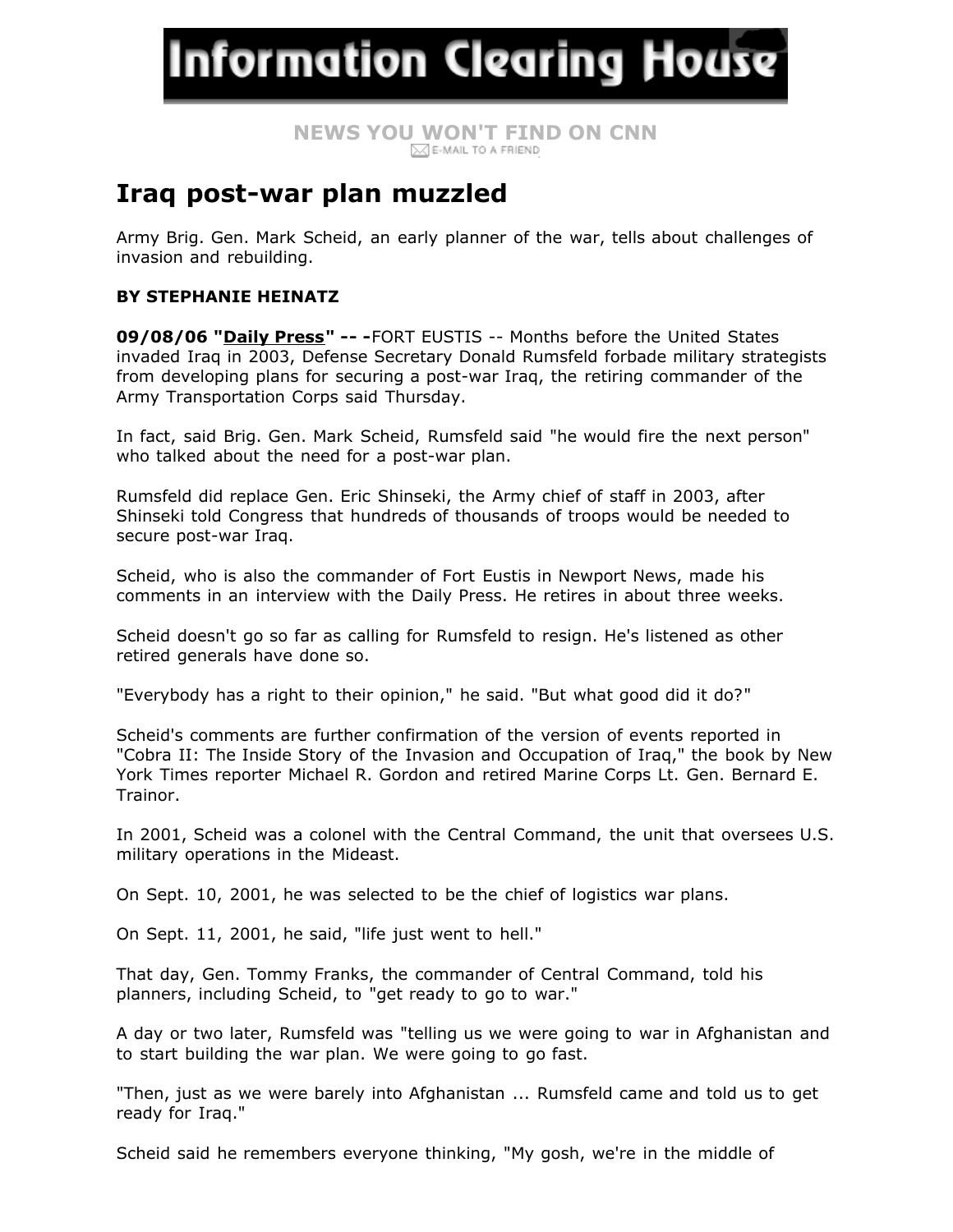Afghanistan, how can we possibly be doing two at one time? How can we pull this off? It's just going to be too much."

Planning was kept very hush-hush in those early days.

"There was only a handful of people, maybe five or six, that were involved with that plan because it had to be kept very, very quiet."

There was already an offensive plan in place for Iraq, Scheid said. And in the beginning, the planners were just expanding on it.

"Whether we were going to execute it, we had no idea," Scheid said.

Eventually other military agencies - like the transportation and Army materiel commands - had to get involved.

They couldn't just "keep planning this in the dark," Scheid said.

Planning continued to be a challenge.

"The secretary of defense continued to push on us ... that everything we write in our plan has to be the idea that we are going to go in, we're going to take out the regime, and then we're going to leave," Scheid said. "We won't stay."

Scheid said the planners continued to try "to write what was called Phase 4," or the piece of the plan that included post-invasion operations like occupation.

Even if the troops didn't stay, "at least we have to plan for it," Scheid said.

"I remember the secretary of defense saying that he would fire the next person that said that," Scheid said. "We would not do planning for Phase 4 operations, which would require all those additional troops that people talk about today.

"He said we will not do that because the American public will not back us if they think we are going over there for a long war."

Why did Rumsfeld think that? Scheid doesn't know.

"But think back to those times. We had done Bosnia. We said we were going into Bosnia and stop the fighting and come right out. And we stayed."

Was Rumsfeld right or wrong?

Scheid said he doesn't know that either.

"In his own mind he thought we could go in and fight and take out the regime and come out. But a lot of us planners were having a real hard time with it because we were also thinking we can't do this. Once you tear up a country you have to stay and rebuild it. It was very challenging."

Even if the people who laid out the initial war plans had fleshed out post-invasion missions, the fighting and insurgent attacks going on today would have been hard to predict, Scheid said.

"We really thought that after the collapse of the regime we were going to do all these humanitarian type things," he said. "We thought this would go pretty fast and we'd be able to get out of there. We really didn't anticipate them to continue to fight the way